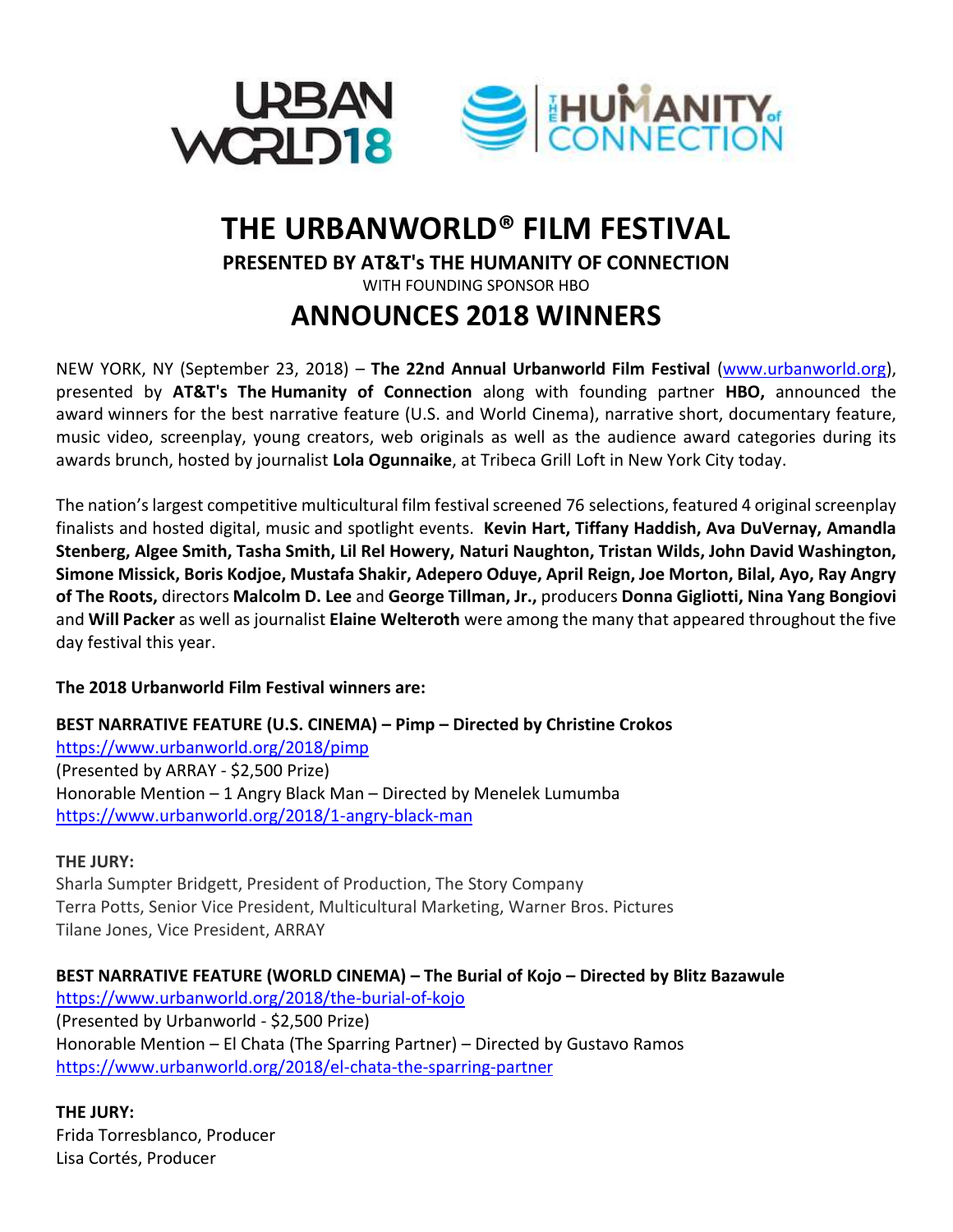### **BEST NARRATIVE SHORT – Wale – Directed by Barnaby Blackburn**

<https://www.urbanworld.org/2018/wale>

(Presented by REIGN—\$25,000 funding commitment towards next short film project, along with mentorship; funded project will be exhibited on REIGN's on-demand platform)

2nd Prize – Let Them Die Like Lovers – Directed by Jesse Atlas

[www.urbanworld.org/2018/let-them-die-like-lovers](http://www.urbanworld.org/2018/let-them-die-like-lovers)

(Presented by REIGN—\$15,000 funding commitment towards next short film project, along with mentorship; funded project will be exhibited on REIGN's on-demand platform)

3rd Prize – Are We Good Parents? – Directed by Bola Ogun

<https://www.urbanworld.org/2018/are-we-good-parents>

(Presented by REIGN—\$10,000 funding commitment towards next short film project, along with mentorship; funded project will be exhibited on REIGN's on-demand platform)

# **THE JURY:**

Korin D. Williams, Co-Founder & CEO, Kronicle Media Lauren Ludwig, Writer / Director Maria Zuckerman, Senior Vice President, HBO Films Monique Nash, Co-Founder & Head of Creative Affairs, Kronicle Media Quincy Newell, Chief Content Officer, REIGN

# **BEST DOCUMENTARY FEATURE – Mr. Soul – Directed by Melissa Haizlip**

<https://www.urbanworld.org/2018/mr-soul> (Presented by HBO -- \$5,000 Prize) Honorable Mention – The Pushouts—Directed by Katie Galloway & Dawn Valadez <https://www.urbanworld.org/2018/the-pushouts>

# **THE JURY:**

Jacqueline Glover, Senior Vice President, HBO Documentary Films Jason Delane Lee, Actor & Producer / Co-Founder, Lagralane Group Rachel Watanabe-Batton, Executive Producer & Founder, Contradiction and Struggle

**BEST MUSIC VIDEO – Scandal – Directed by Pablo Mengin-Lecreulx**

<https://www.urbanworld.org/2018/scandal> **THE JURY:** Coodie & Chike, Directors, CreativeControl.TV Stephen G. Hill, CEO, Tricpelvis Productions, LLC Wendy Washington, Founder, TID Agency

**BEST SCREENPLAY – Northern Cross – Written by Melody Cooper** (Presented by BET Networks – \$10,000 Prize) <https://www.urbanworld.org/screenplays> Honorable Mention –Johnny Ace – Written by Moon Molson

# **THE JURY:**

Jennifer Mayer, Screenwriter & Playwright Jeremy Pikser, Vice President, Writers Guild of America East / Award-Winning Writer Tamara Gregory, Creative Executive, BET Networks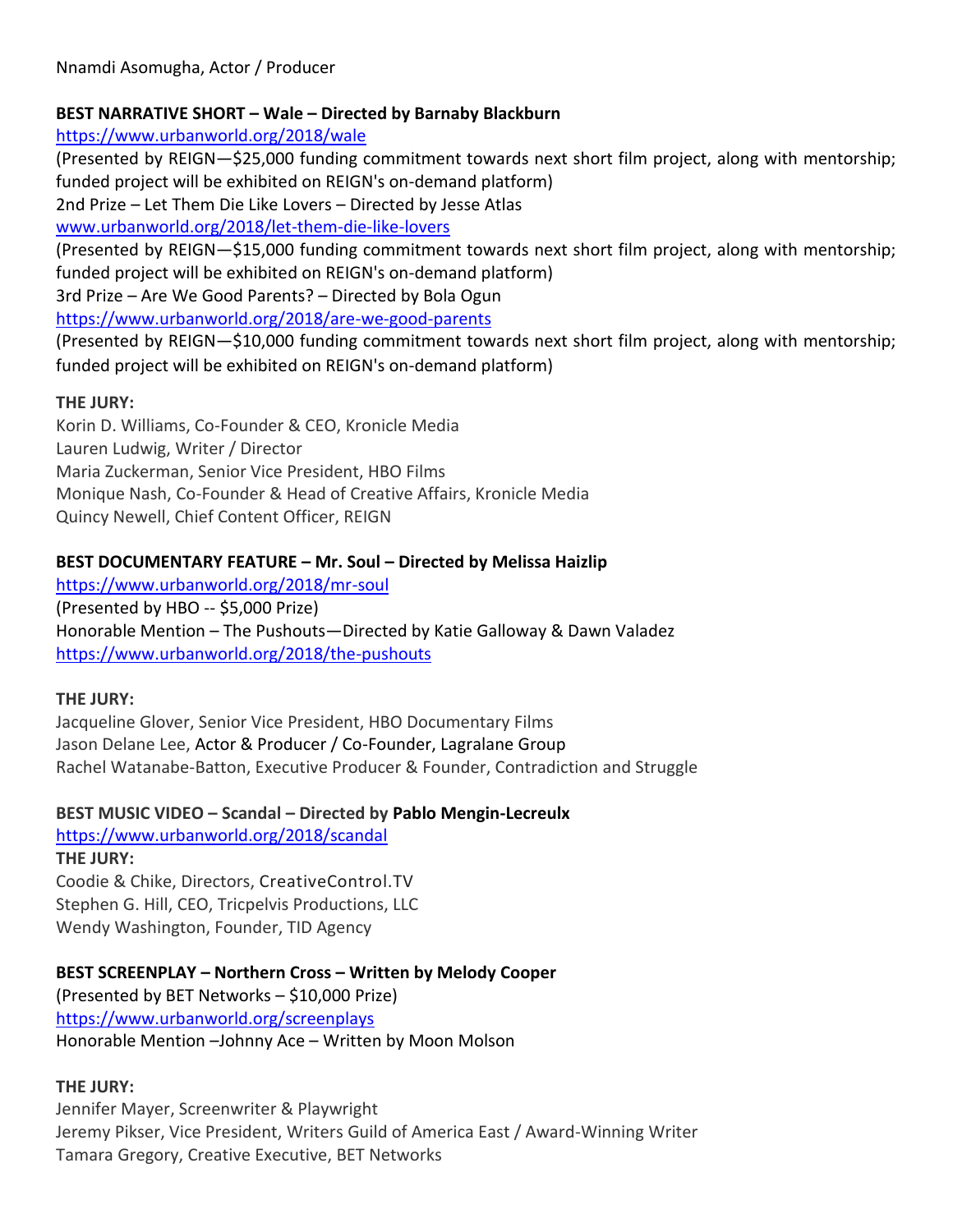### **BEST YOUNG CREATOR – Three In Stride – Directed by Sasha Whittle**

(Presented by REIGN – \$25,000 funding commitment for next short film project, along with mentorship; funded project will be exhibited on REIGN's on-demand platform) <https://www.urbanworld.org/2018/three-in-stride> Honorable Mention: Silvia In The Waves – Directed by Giovana Olmos <https://www.urbanworld.org/2018/silvia-in-the-waves>

### **THE JURY:**

April Reign, Creator, #OscarsSoWhite Boris Kodjoe, Actor / Producer, Bluvoma, Inc. Lisa Holly, Vice President, Strategy & Business Development, REIGN

**BEST WEB ORIGINAL – Frank & Lamar – Directed by Fred Soligan** <https://www.urbanworld.org/2018/frank-and-lamar> Honorable Mention: Otis – Directed by Alexander Etseyatse <https://www.urbanworld.org/2018/otis>

### **THE JURY:**

Angela Northington, Industry Executive Tamir Muhammad, Producer Zennen Clifton, Vice President, Digital Strategy & Distribution, MACRO

### **AUDIENCE AWARDS**

**Best Feature – Pimp – Directed by Christine Crokos** <https://www.urbanworld.org/2018/pimp>

**Best Short – Jitters – Directed by Otoja Abit**

<https://www.urbanworld.org/2018/jitters>

Key supporters of the festival also include **BET Networks** as prestige partner and **NBCUniversal, Warner Bros.** and **21CF Global Inclusion** as premiere partners. Industry partners include **AMC Independent, ARRAY, MPAA, Directors Guild of America, Producers Guild of America, Writers Guild of America East** and **Urban Movie Channel: UMC.** Media partner is **Power 105**.

The 23rd Annual Urbanworld Film Festival will be in New York in September 2019. Follow **@UWFilmFest** on **Twitter** and **@urbanworldfilmfest** on **Instagram** and use **#Urbanworld** to join the conversation on social media.

###

### **ABOUT URBANWORLD FILM FESTIVAL**

Urbanworld Film Festival was launched in August 1997 by founder Stacy Spikes, co-founder of MoviePass and a former executive at Miramax and October Films. With estimated attendance reaching over 15,000, the five-day festival anchored in film showcases narrative features, documentaries, short films, spotlight screenings and live staged screenplay readings; the Urbanworld Digital track focuses on digital panels and workshops; and the Urbanworld Music franchise highlights emerging talent in live performances during festival events. For over two decades, Hollywood studios and indie film distributors, as well as established and emerging filmmakers, have consistently chosen Urbanworld to premiere box office and award-winning hits. The Urbanworld Film Festival is